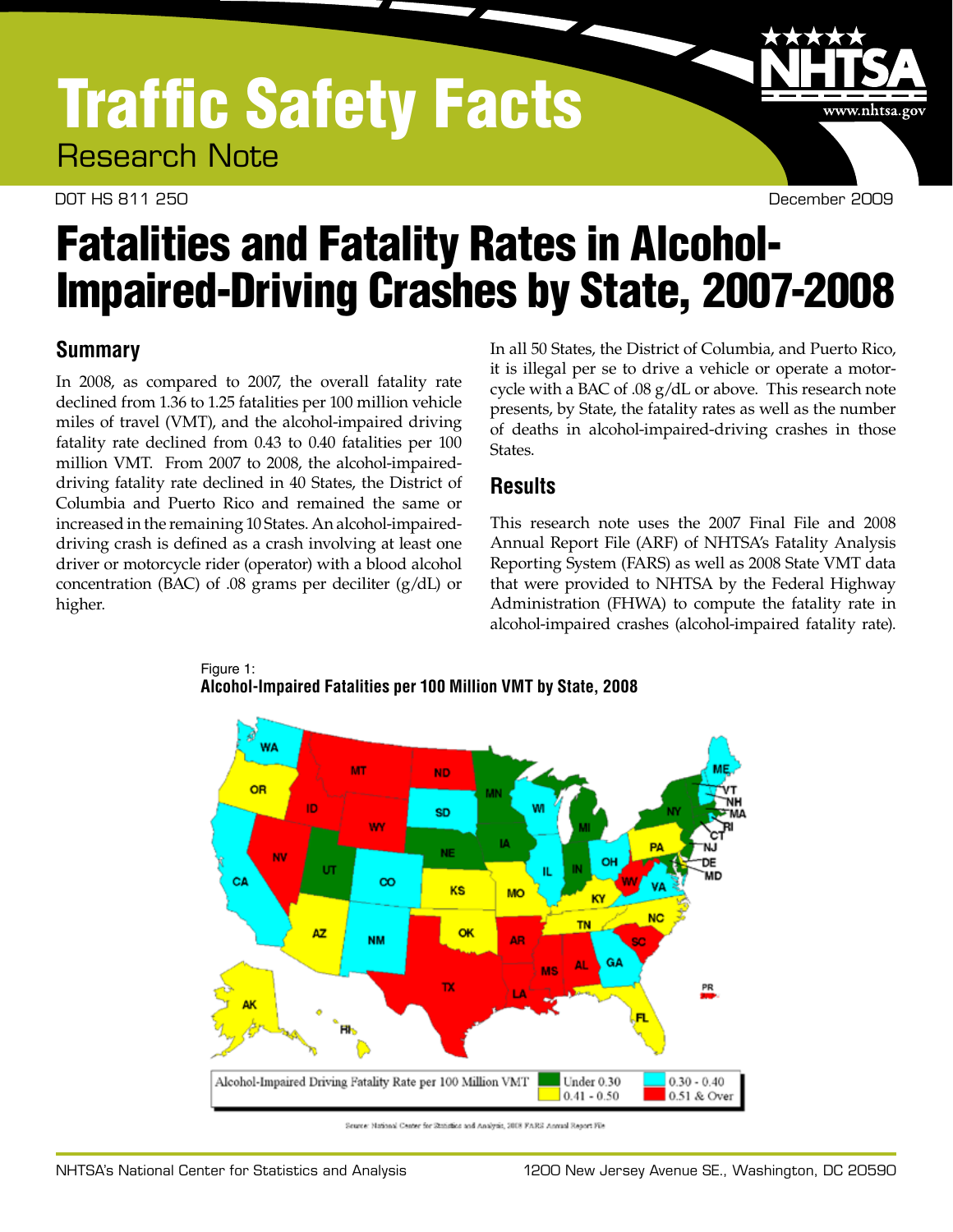Estimates of alcohol involvement are generated using a combination of BAC values that are reported to FARS, and imputed BAC values when they are not reported to FARS. Figure 1 maps the rate of alcohol-impaired-driving fatalities per 100 million VMT for each State in 2008. The States are color-coded as to whether their rates are at or above (yellow, red) the national rate of 0.40, or below the national rate (blue, green). Table 3 depicts the fatalities and fatality rates underlying Figure 1, by State for 2007 and 2008.

Table 1 depicts the proportion of alcohol-impaired-driving fatalities who fall within the four categories of alcohol-impaired fatality rate shown in the map in Figure 1. About 14 percent of all alcohol-impaired fatalities occurred in States with alcohol-impaired fatality rates under 0.30, about 28 percent occurred in States with rates between 0.30 and 0.40, about 30 percent occurred in States with rates between 0.41 and 0.50, and the remaining 28 percent of the alcohol-impaired fatalities occurred in States with rates of 0.51 or above.

#### Table 1:

**Alcohol-Impaired Fatalities and Percentage of Total Alcohol-Impaired Fatalities by Alcohol-Impaired Fatality Rate Category, 2008**

| Alcohol-<br><b>Impaired</b><br><b>Fatality Rate</b> | <b>Number of</b><br><b>States</b> | Alcohol-<br><b>Impaired</b><br><b>Fatalities</b> | <b>Percentage of</b><br><b>United States</b> |
|-----------------------------------------------------|-----------------------------------|--------------------------------------------------|----------------------------------------------|
| Under 0.30                                          | $12 + DC$                         | 1,693                                            | 14%                                          |
| $0.30 - 0.40$                                       | 13                                | 3,272                                            | 28%                                          |
| $0.41 - 0.50$                                       | 13                                | 3.531                                            | 30%                                          |
| 0.51 & Over                                         | 12                                | 3.278                                            | 28%                                          |
| U.S.                                                |                                   | 11,773                                           | 100%                                         |

In the 40 States and the District of Columbia that showed a decrease in their alcohol-impaired fatality rates, there were 1,317 fewer alcohol-impaired driving fatalities in 2008, as compared to 2007, as shown in Table 2. This decrease was offset by an increase of 49 fatalities for the 10 States that showed an increase or no change in their alcohol-impaired fatality rates in 2008.

As a comparison, among the 44 States and the District of Columbia that showed a decline in the overall fatality rate from 2007 to 2008, there were 3,938 fewer fatalities. There was a marginal decrease of 60 fatalities in the 6 States where the overall fatality rates increased or remained flat in 2008.



U.S. Department of Transportation

**National Highway Traffic Safety Administration** 

#### Table 2:

**Fatalities and Fatality Rates by Categories of Increasing And Decreasing Rates in 2008 as Compared to 2007**

| 2008<br>Rates as<br><b>Compared</b><br>to 2007<br><b>Rates</b> |                                   | <b>Fatalities in All Crashes</b>      | <b>Fatalities in Crashes</b><br><b>Involving At Least One</b><br><b>Driver/Motorcycle Rider</b><br>With BAC = $.08+$ |                                       |  |
|----------------------------------------------------------------|-----------------------------------|---------------------------------------|----------------------------------------------------------------------------------------------------------------------|---------------------------------------|--|
|                                                                | <b>Number of</b><br><b>States</b> | <b>Change in</b><br><b>Fatalities</b> | <b>Number of</b><br><b>States</b>                                                                                    | <b>Change in</b><br><b>Fatalities</b> |  |
| <b>States With</b><br>Higher/Flat<br>Rates                     | 6                                 | -60                                   | 10                                                                                                                   | $+49$                                 |  |
| <b>States With</b><br><b>Lower Rates</b>                       | $44 + DC$                         | $-3.938$                              | $40 + DC$                                                                                                            | $-1,317$                              |  |
| U.S.                                                           |                                   | $-3,998$                              |                                                                                                                      | $-1.268$                              |  |

Components may not add to U.S. totals due to independent rounding.

## **Alcohol-Impaired Fatality Rates by State**

Impaired-driving laws have been enacted in all 50 States and the District of Columbia that make it illegal for a driver or a motorcycle rider with a BAC of .08 or above to drive a vehicle. In 2008, the alcohol-impaired-driving fatality rate declined from 0.43 fatalities per 100 million VMT in 2007 to 0.40 in 2008. In 2008, Montana had the highest alcohol-impaired fatality rate in the Nation – 0.84 fatalities per 100 million VMT while Vermont had the lowest rate in the Nation – 0.16 per 100 million VMT. In 2007, Montana had the highest alcohol-impaired fatality rates in the Nation – 0.93 – and Utah had the lowest alcoholimpaired driving fatality rate – 0.21 fatalities per 100 million VMT. Table 3 tabulates the overall fatalities as well as the alcohol-impaired fatalities and the corresponding fatality rates per 100 million VMT by State for 2007 and 2008 for the 50 States, the District of Columbia, and Puerto Rico. Also presented in Table 3 are the percentage changes in the alcohol-impaired-driving fatality rate from 2007 to 2008.

This research note and other general information on highway traffic safety may be accessed by Internet users at: www-nrd.nhtsa.dot.gov/CATS/index.aspx